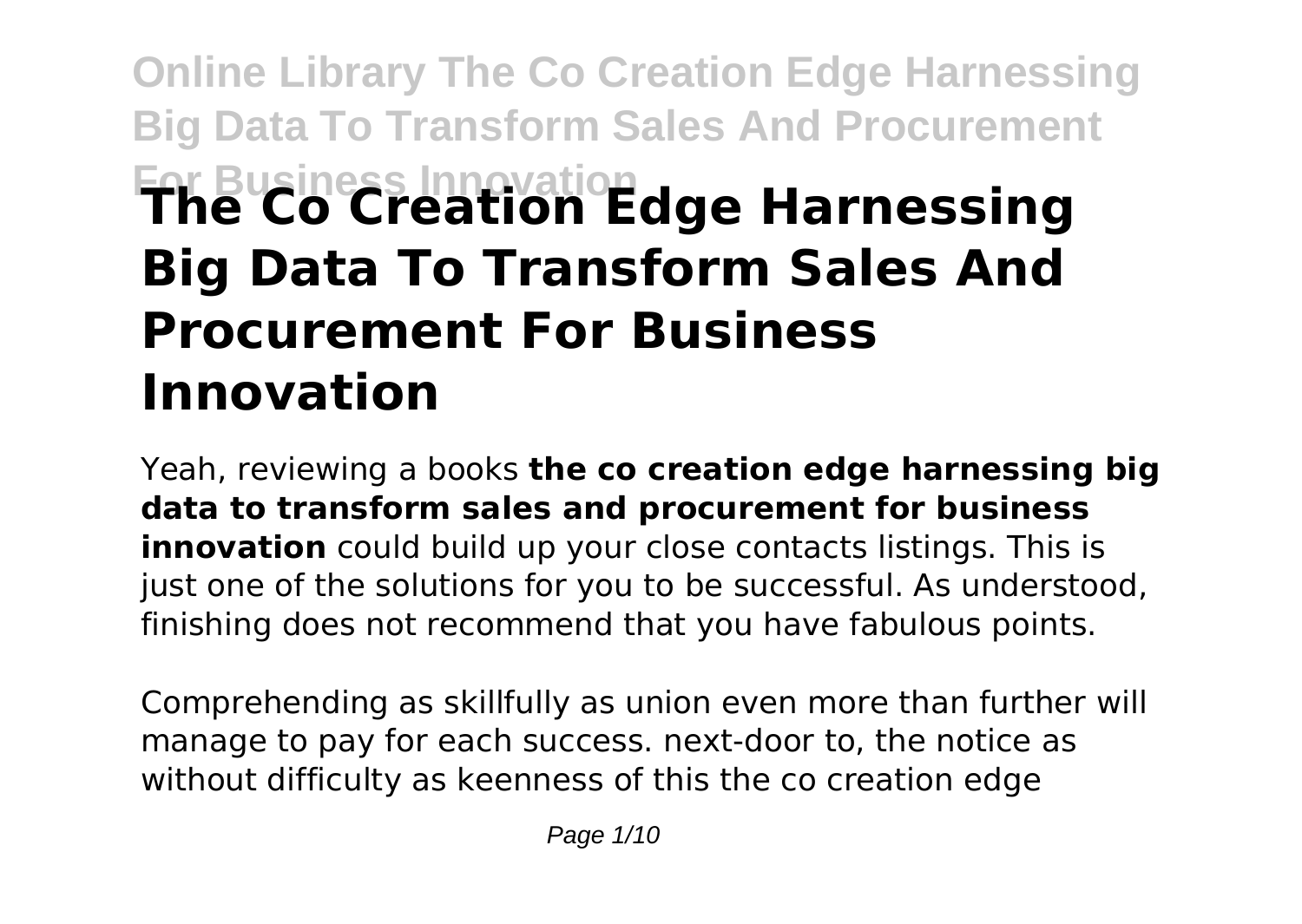**Online Library The Co Creation Edge Harnessing Big Data To Transform Sales And Procurement For Business Innovation** harnessing big data to transform sales and procurement for business innovation can be taken as skillfully as picked to act.

You won't find fiction here – like Wikipedia, Wikibooks is devoted entirely to the sharing of knowledge.

#### **The Co Creation Edge Harnessing**

The Co-Creation Edge will show you how innovative account managers are blazing this new trail." (Jerome Richard, Vice-President, Sales and Business Development, Schneider Electric) "Co-Creation is an expectation of the job for strategic account managers and senior procurement people alike. Both have to reinvent themselves.

#### **The Co-Creation Edge: Harnessing Big Data to Transform**

**...**

The Co-Creation Edge will  $\frac{1}{2}$ gow, you how innovative account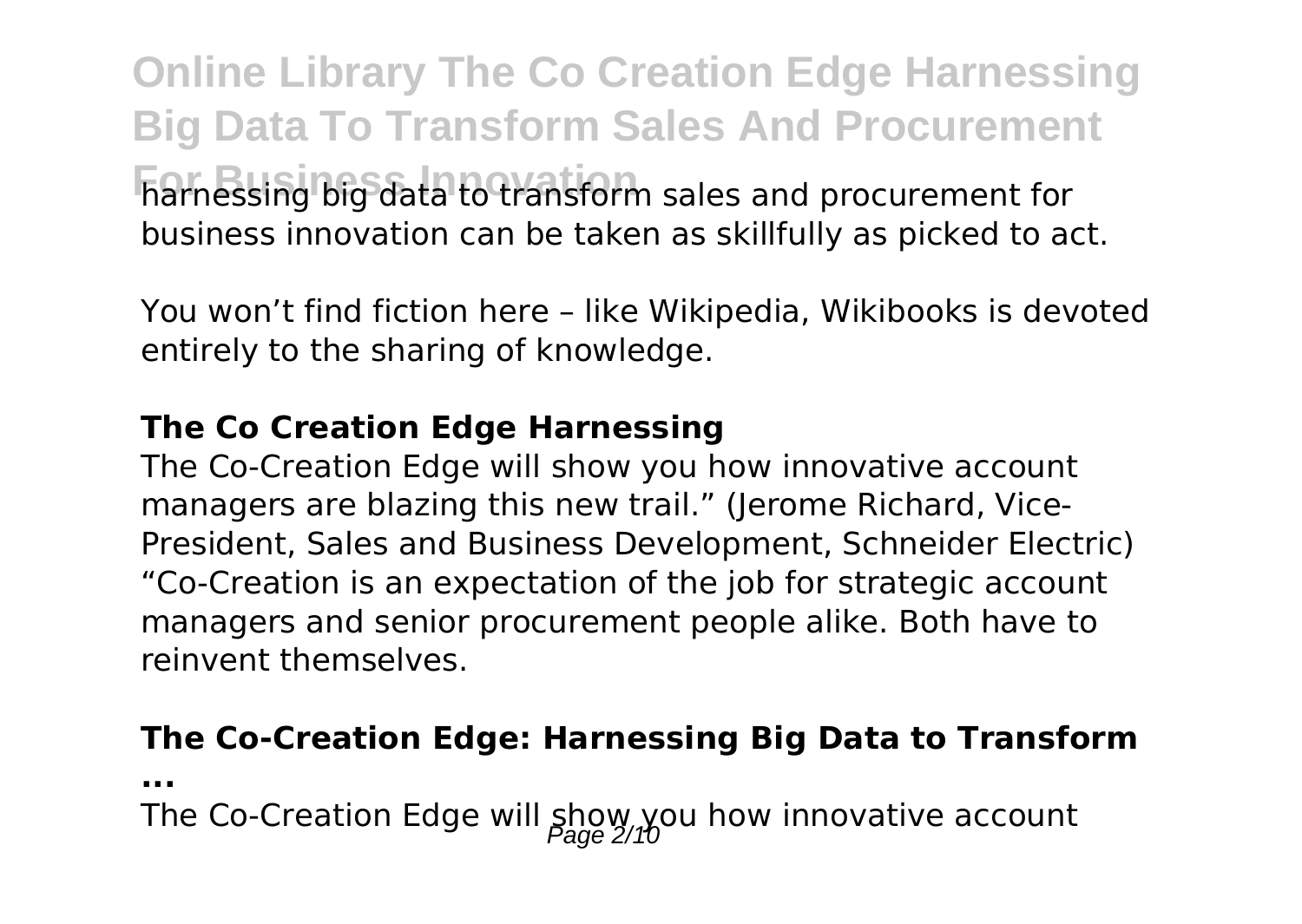**Online Library The Co Creation Edge Harnessing Big Data To Transform Sales And Procurement For Business Inc.** blazing this new trail." (Jerome Richard, Vice-President, Sales and Business Development, Schneider Electric) "Co-Creation is an expectation of the job for strategic account managers and senior procurement people alike. Both have to reinvent themselves.

#### **The Co-Creation Edge - Harnessing Big Data to Transform ...**

The Co-Creation Edge : Harnessing Big Data to Transform Sales and Procurement for Business Innovation by Bernard Quancard and Francis Gouillart (2016, Hardcover) Be the first to write a review About this product

#### **The Co-Creation Edge : Harnessing Big Data to Transform**

**...**

The Co-Creation Edge Harnessing Big Data to Transform Sales and Procurement for Business Innovation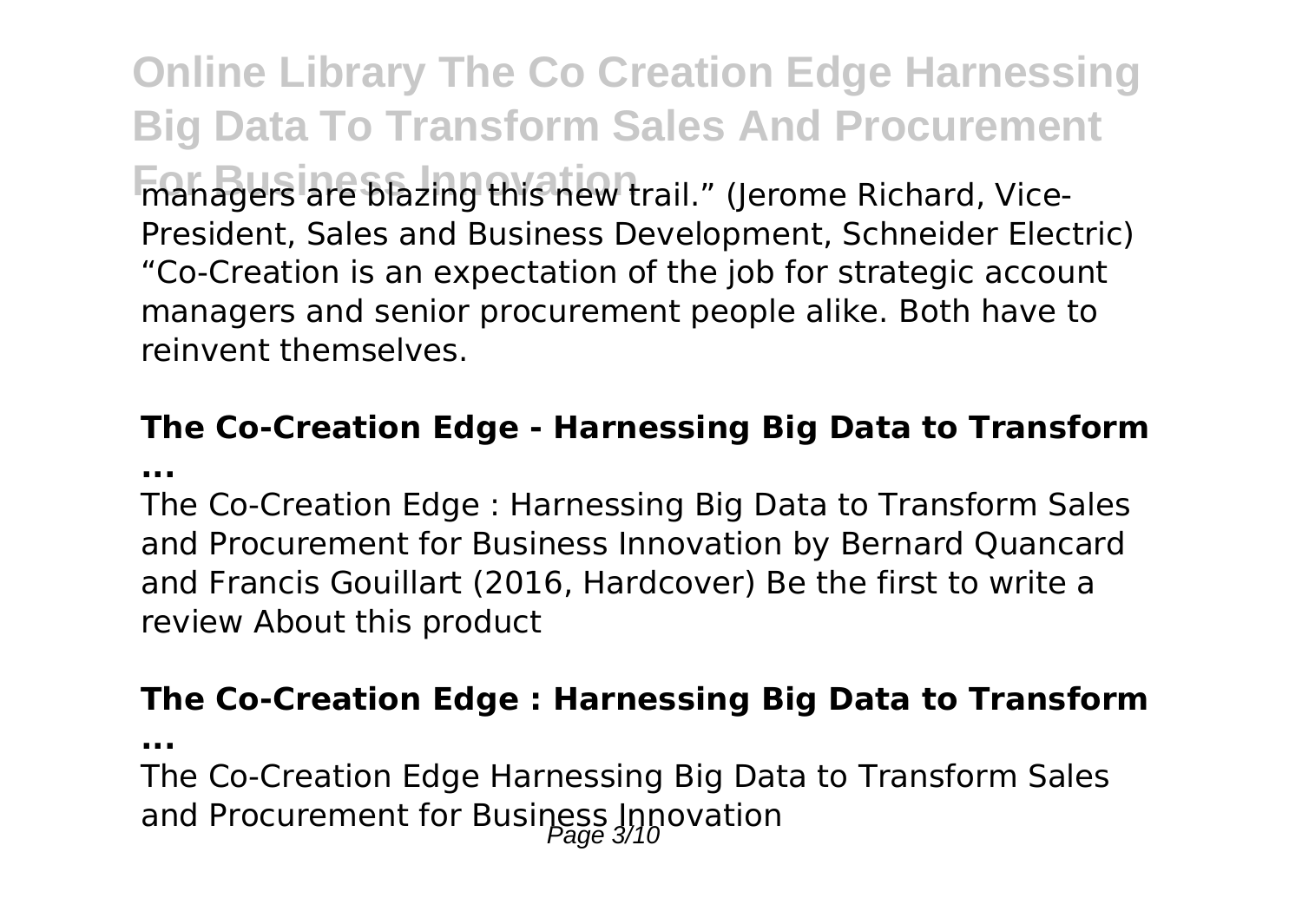## **Online Library The Co Creation Edge Harnessing Big Data To Transform Sales And Procurement For Business Innovation**

## **The Co-Creation Edge | SpringerLink**

The Co-creation Edge: Harnessing Big Data To Transform Sales And Procurement For Business Innovation by Francis Gouillart / 2016 / English / PDF Read Online 7.1 MB Download

#### **The Co-creation Edge: Harnessing Big Data To Transform ...**

The Co Creation Edge Harnessing Big Data To Transform Sales And Procurement For Business Innovation or use your computer to unzip the zip folder. The Co Creation Edge Harnessing The Co-Creation Edge: Harnessing Big Data to Transform Sales and Procurement for Business Innovation 1st ed. 2016 Edition by Francis Gouillart (Author), Bernard ...

#### **Transform Procurement For Business Innovation**

The Co-Creation Edge: Harnessing Big Data to Transform Sales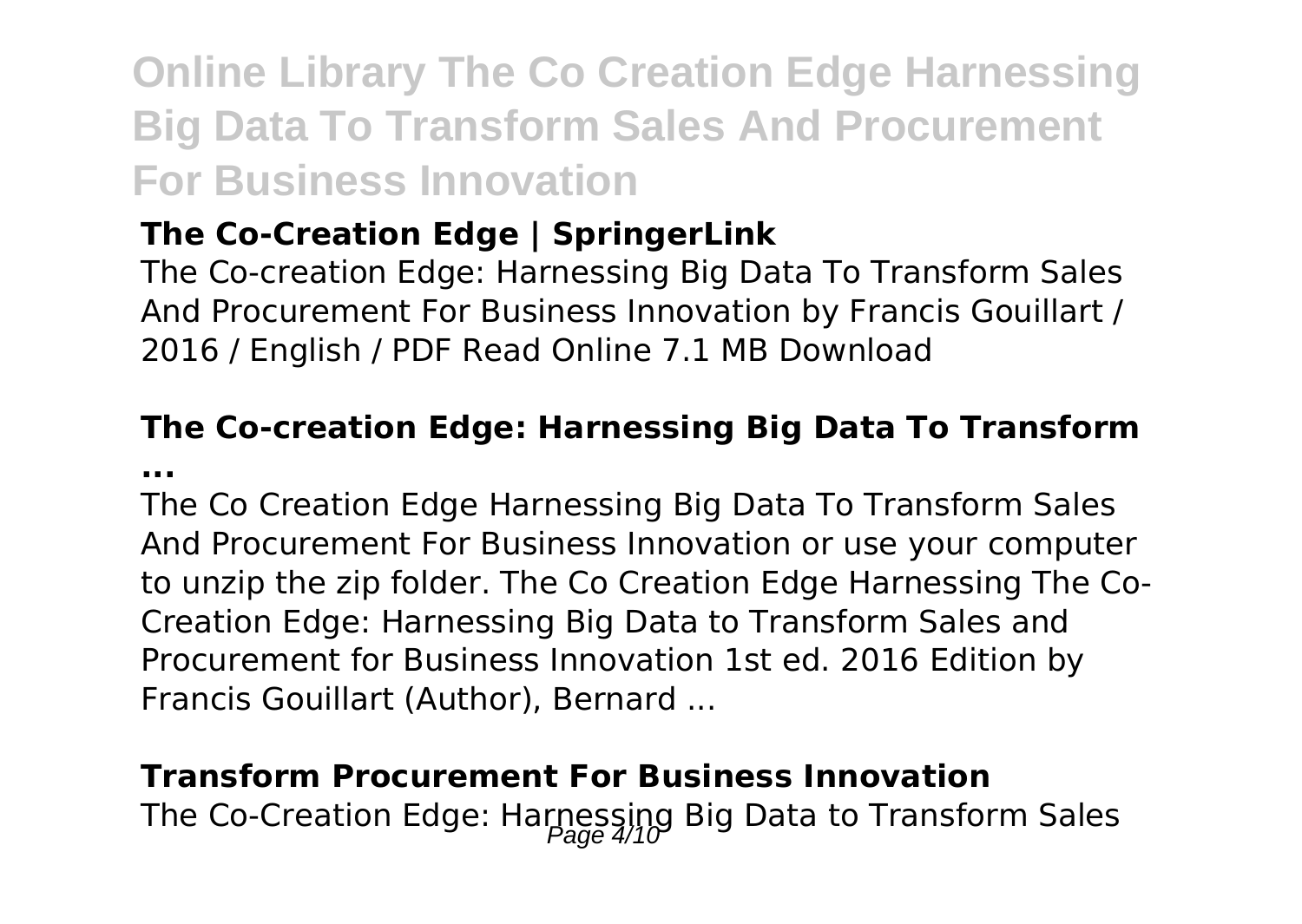**Online Library The Co Creation Edge Harnessing Big Data To Transform Sales And Procurement For Business Innovation** and Procurement for Business Innovation by Francis Gouillart English | 30 Sept. 2016 | ISBN: 1137526750 | 186 Pages | PDF (True) | 7.1 MB Rapid changes in business along with better informed customers threaten the traditional sales and procurement process.

#### **The Co-Creation Edge – Books Pics – Download new books and ...**

Firstly, You Must Sign Up and then follow instruction step by step until finish to get The Co-Creation Edge: Harnessing Big Data to Transform Sales and Procurement for Business Innovation for free. May be useful for you.

**Reviews The Co-Creation Edge: Harnessing Big Data to ...** The Co-Creation Edge: Harnessing Big Data to Transform Sales and Procurement for Business Innovation by. Francis Gouillart, Bernard Quancard. it was amazing 5.00 avg rating  $-$  2 ratings  $-$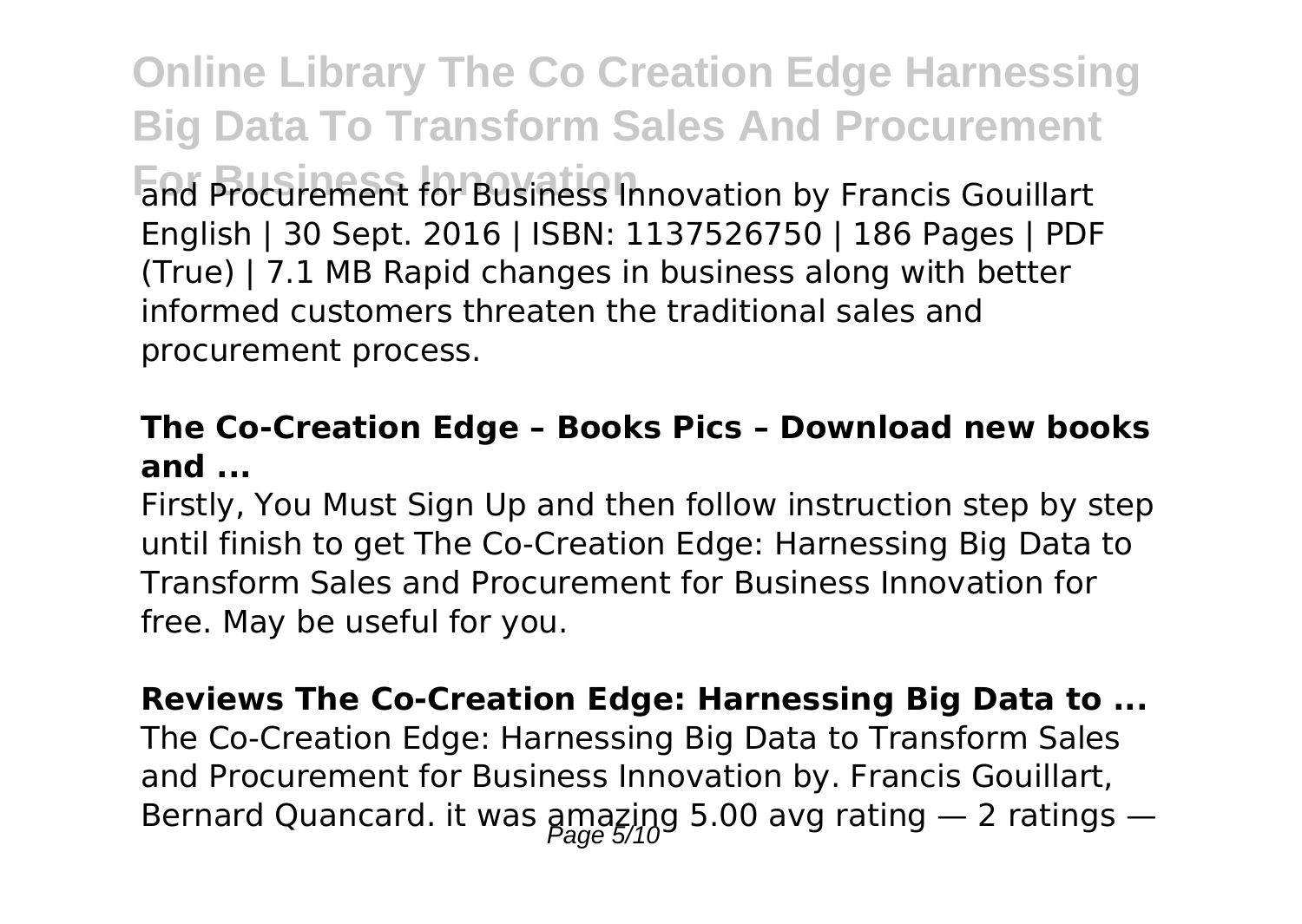**Online Library The Co Creation Edge Harnessing Big Data To Transform Sales And Procurement For Business Innovation** 

#### **Francis Gouillart (Author of The Power of Co-Creation)**

Posted by DZ123 at July 8, 2020. Francis Gouillart, Bernard Quancard, "The Co-Creation Edge: Harnessing Big Data to Transform Sales and Procurement for Business Innovation". English | 2016 | ISBN: 1137526750 | PDF | pages: 190 | 7.1 mb. Details.

#### **Procurement / TavazSearch**

Co-Creation Edge de Bernard Quancard e Francis Gouillart Para recomendar esta obra a um amigo basta preencher o seu nome e email, bem como o nome e email da pessoa a quem pretende fazer a sugestão. Se quiser pode ainda acrescentar um pequeno comentário, de seguida clique em enviar o pedido.

## **Co-Creation Edge - eBook - WOOK**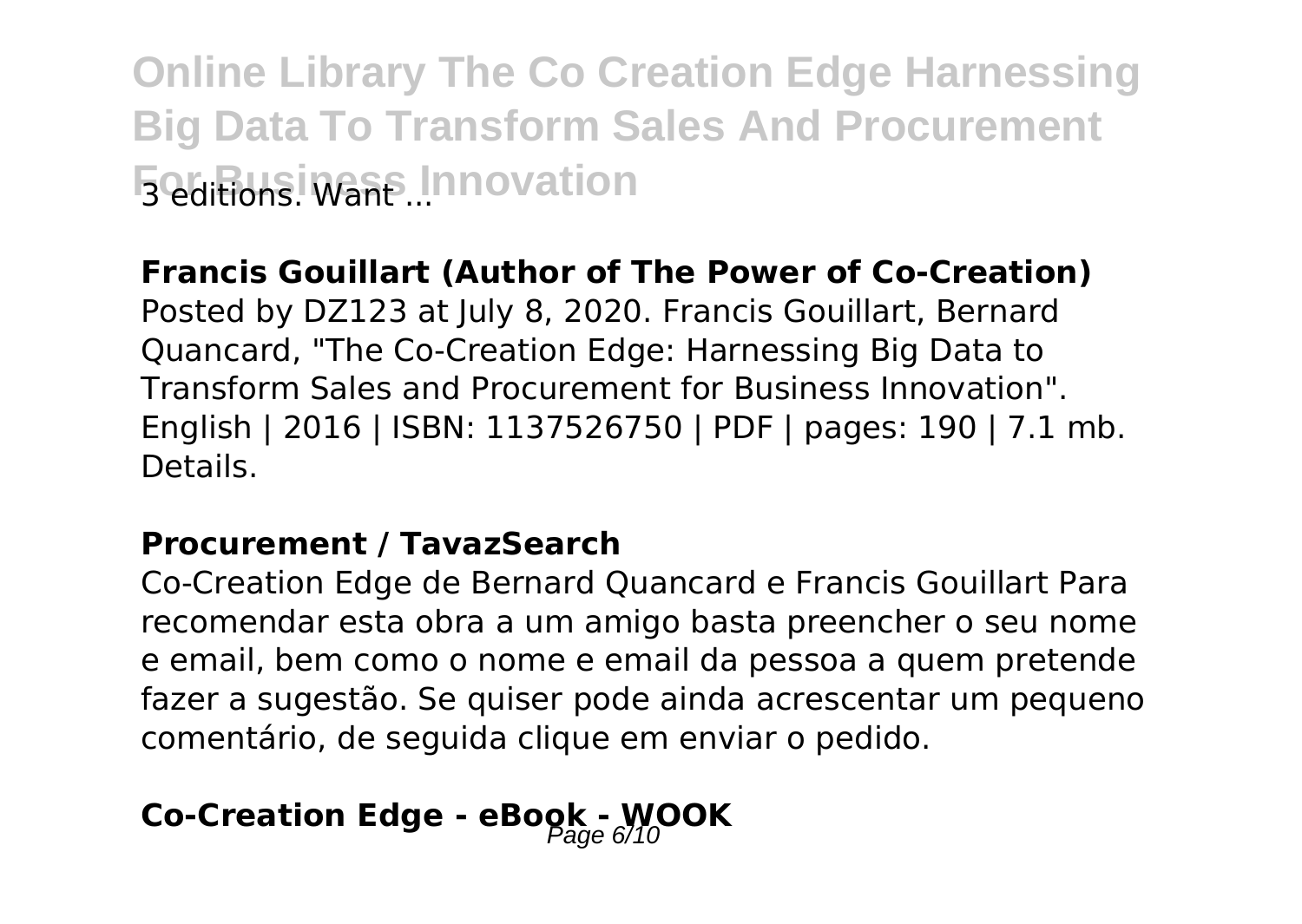**Online Library The Co Creation Edge Harnessing Big Data To Transform Sales And Procurement For Business Innovation** The Co-Creation Edge Harnessing Big Data to Transform Sales and Procurement for Business Innovation. av Francis Gouillart, Bernard Quancard. Inbunden Engelska, 2016-08-02. 449. Köp. Spara som favorit Skickas inom 7-10 vardagar. ...

#### **The Co-Creation Edge - Francis Gouillart, Bernard Quancard ...**

The aim of co-creation is to create shared value – together with your sta-keholders. Co-creation is an open and constructive process, where (pro-cess and/or outcome) control is shared. Cocreation thrives with shared ownership – in both results and process. # INDIVIDUAL ROLES FOR INDIVIDUAL GOALS

### **CO-DESIGN - CO-CREATION SKILLS & TRAINING**

Co-creation grants consumers free rein to work with companyprovided resources in the production of their own value offerings. The ongoing participation of active consumers in the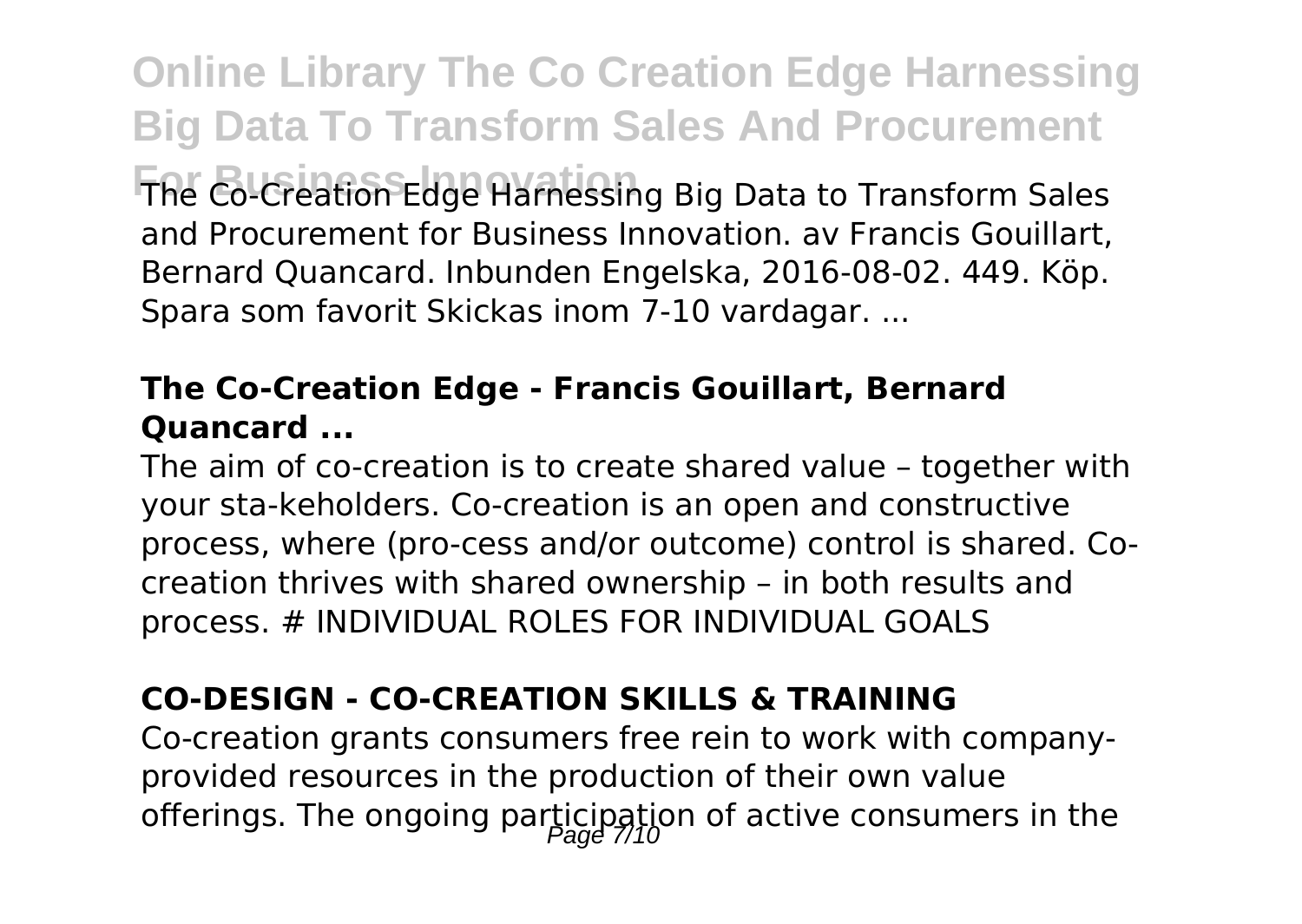**Online Library The Co Creation Edge Harnessing Big Data To Transform Sales And Procurement production of their own use and exchange value inverts the long**standing marketing orthodoxy of the company as the arbiter of value.

#### **Value Co-Creation and New Marketing | TIM Review**

Johnson Controls Opens Cutting-Edge Digital Innovation Center In Singapore -- Center to pioneer, together with major partners, new demands for safety and sustainability in connected spaces

### **Johnson Controls Opens Cutting-Edge Digital Innovation**

**...**

co-creation with the de velopment of f ocus group or in- context scenarios (in-ho me, in-shop and other in situ locations) that enable them to closely observe consumer

## **(PDF) CO CREATION AND COLLABORATION: BRANDING TOOLS** Page 8/10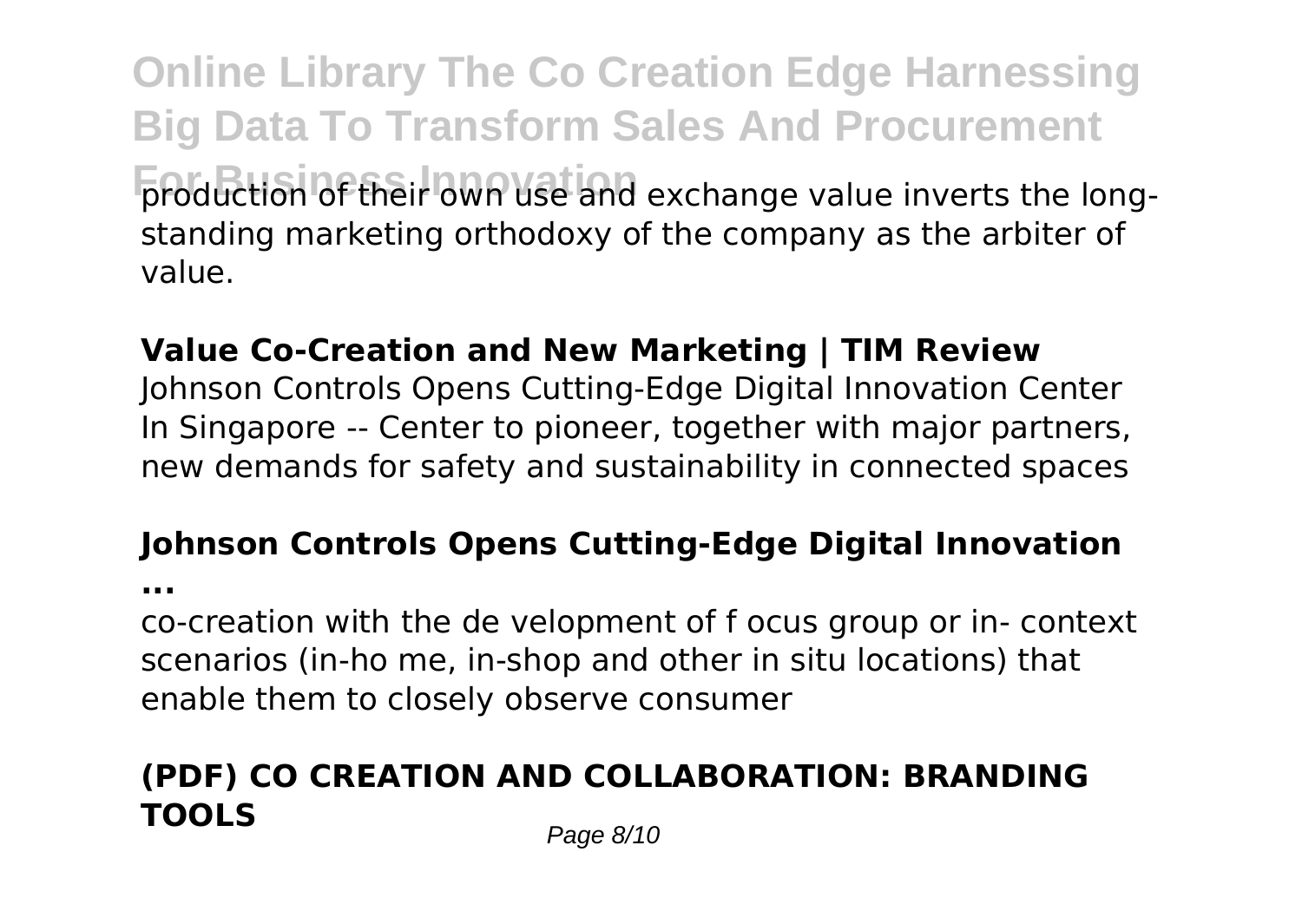**Online Library The Co Creation Edge Harnessing Big Data To Transform Sales And Procurement Four Ocean 2019 gathered leaders from government, business** and civil society to discuss solutions and actions for a clean healthy and productive ocean. It set the stage for bold action to safeguard our oceans — and the sense of urgency is mounting.

**Harnessing Business Purpose to Safeguard Our Oceans ...** Press Release Edge Computing Market Size 2025 - Global Industry Sales, Revenue, Price Trends And More Published: Sept. 17, 2020 at 7:23 a.m. ET

## **Edge Computing Market Size 2025 - Global Industry Sales**

**...**

The stocks that gained the most among the top 30 core Topix names were investment manager SoftBank Group Corp, up 3.62%, followed by drugs maker Daiichi Sankyo Co Ltd, which jumped 2.91%.